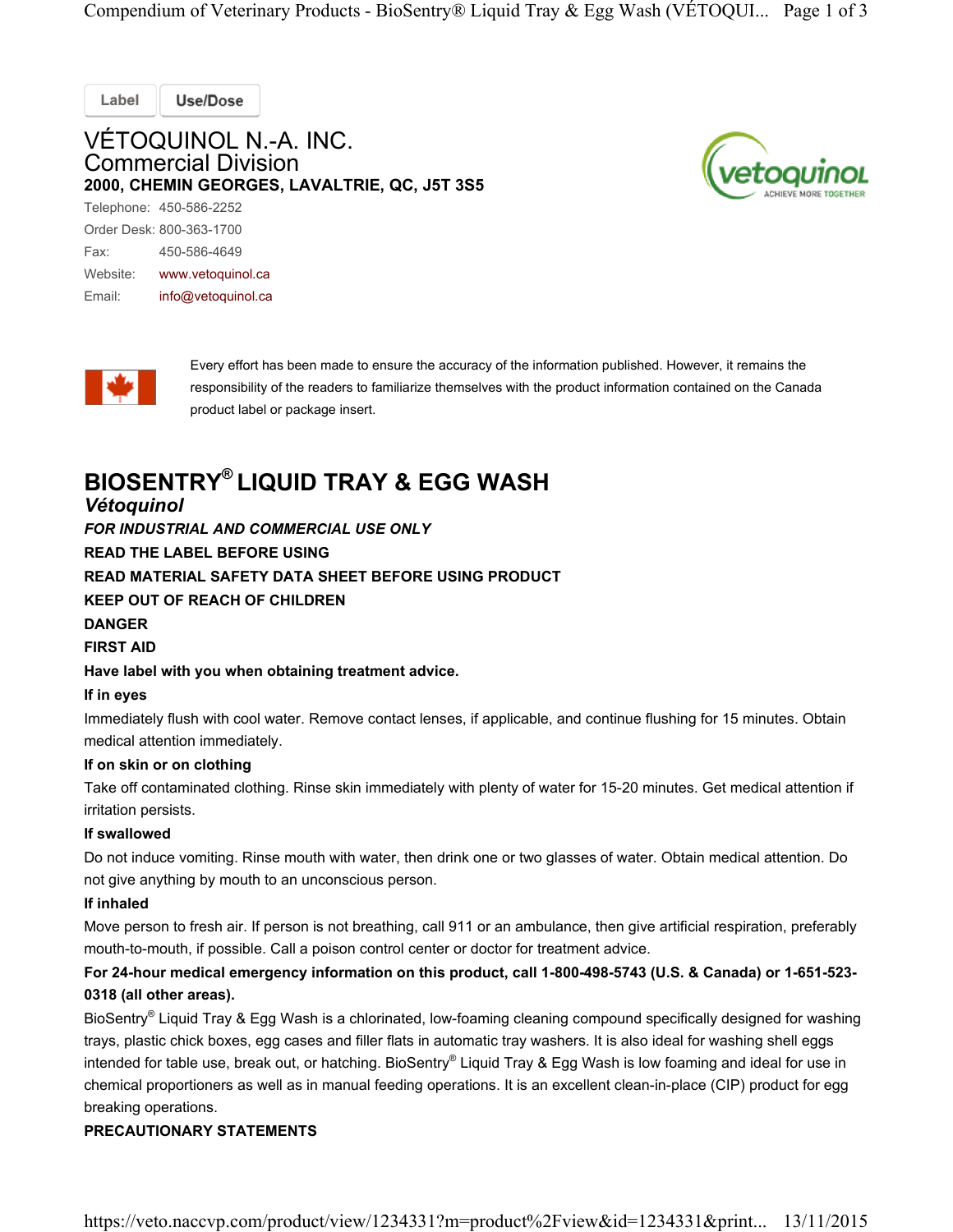DANGER: Contains highly alkaline materials, potassium hydroxide and sodium hypochlorite. This product is intended to be diluted before using. Concentrate causes eye, skin and digestive tract burns. May cause nose and throat irritation. Thermal decomposition products are hazardous. Do not get in eyes, on skin or on clothing. Avoid breathing vapour or spray mist. Always wear proper eye protection and proper protective clothing when using this or any chemical product. Do not taste or swallow. Do not take internally. Keep container tightly closed. Use and store only with adequate ventilation. Wash thoroughly after handling. Keep away from heat and flame.

#### CHEMICAL AND PHYSICAL HAZARDS

This product is a formulated alkaline detergent solution; contamination with other materials such as acids, amines or ammonia bearing compounds, etc. may cause a dangerous chemical reaction. Keep all chemical and foreign materials away from this solution. Keep away from excessive heat.

#### Toxic material. Corrosive material.

Avoid contact with eyes and skin. Wear rubber gloves and chemical splash goggles. Keep out of reach of children. DIRECTIONS FOR USE

For cleaning trays, use a 0.25% - 0.75% solution (1/4 - 1 ounce per gallon of water) (2 - 8 ml/ liter). Hot water is recommended for the cleaning solution (130° - 160° F or 54.4° -71.1 °C). Vary the amount, depending on the soil load, water quality and water temperature. Note: Lower water temperatures may be used by increasing the rate of product used.

After cleaning with BioSentry® Liquid Tray & Egg Wash, follow-up with an appropriate disinfecting solution. Consult your BioSentry<sup>®</sup> Technical Representative for recommendations.

SHELL EGG CLEANING: Use a 0.25 - 0.75% solution (1/4 - 1 ounce per gallon of water) (2 - 8 ml/liter), depending on water quality and soil on eggs. Recommended temperature of wash water is between 95° - 120° F (35° - 49° C). The wash water should be at least 10° - 15° F (5° - 8° C) warmer than the eggs. If excessive foaming occurs due to egg breakage, an antifoaming agent may be required. After cleaning eggs with BioSentry® Liquid Tray & Egg Wash, eggs should be sanitized with an appropriate BioSentry® disinfectant. Contact a BioSentry® Technical Representative for guidance.

HATCHING EGG CLEANING: Follow directions for shell egg cleaning. Additionally, measure chlorine residuals in recirculating wash tanks and maintain a chlorine reading above 50 ppm using liquid bleach or another suitable product. Drain wash tank every 2-3 hours, minimum. If excessive foaming occurs due to egg breakage, an antifoaming agent may be required. After cleaning eggs with BioSentry® Liquid Tray & Egg Wash, eggs should be sanitized with an appropriate BioSentry® disinfectant. Contact a BioSentry® Technical Representative for guidance.

AS A CIP CLEANER: Flush gross soils from system with a tepid water rinse. Circulate BioSentry® Liquid Tray & Egg Wash at 0.5% solution (1 oz. per 2 gallons water) (4 ml / liter) through system at 130° - 160° F (54° - 72° C) for 5 - 10 minutes. Do not let temperature of circulating solution drop below 110° F (43° C). Drain and rinse with potable water or an acidified rinse solution. Sanitize equipment with an approved sanitizer just prior to reuse. Follow recommendations of federal and local health authorities.

#### NOTE:

- Safe for use on plastic, glass, stainless steel, mild steel, concrete, porcelain.

- Avoid contact with undiluted, concentrated product on aluminum, copper or soft metals.

- Do not use for manual cleaning.

#### STORAGE AND DISPOSAL

Store in original container, in areas inaccessible to children. Store in a cool place. Keep container tightly closed. Do not store on side. Avoid creasing or impacting of side walls. Do not reuse empty container. Discard in trash or recycle. NOTICE TO USER: This product is to be used only in accordance with the directions on the container label and attached leaflet.

For non-emergency (e.g. current product) information, call 1-800-621-8829. Manufactured For: HACCO, Inc., 110 Hopkins Dr., Randolph, WI 53956 U.S.A.